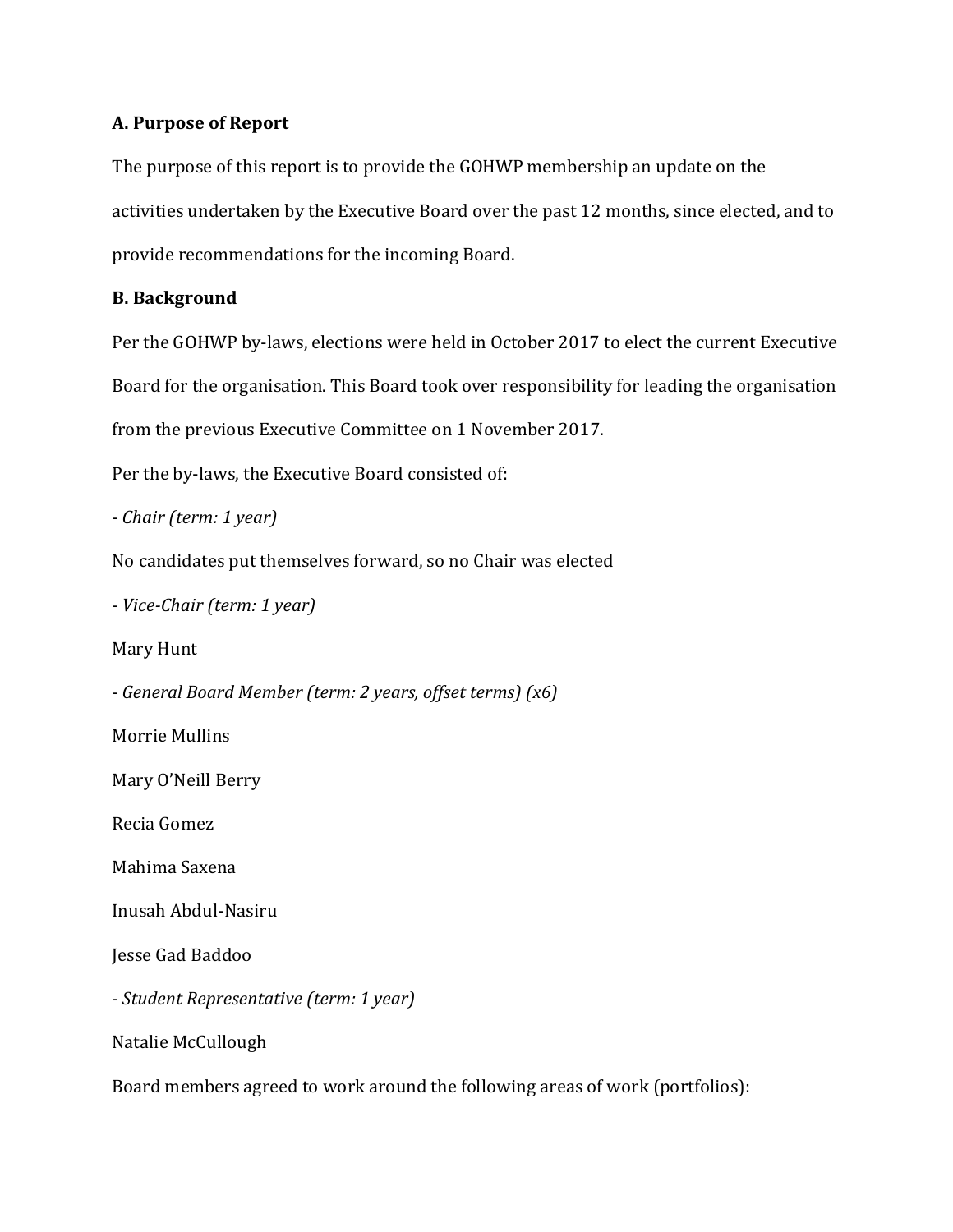- · Advocacy (Mary O'Neill Berry)
- · Membership (Recia Gomez)
- · Website (Morrie Mullins, Recia Gomez)
- · Student issues (Natalie McCullough)
- · Communications (Morrie Mullins)
- · Organisational Issues (Mahima Saxena)

### **C. Goals for the 2017/2018 Executive Board**

Building on the work of the previous Executive Committee, their recommendations, and the results of the membership engagement survey, the Executive Board identified three overarching goals:

1. Focus on adding member value

a. provide HWP resources to members including an updated Fact Sheet and a powerpoint presentation suitable for use in multiple contexts about HWP and GOHWP

b. Continue to explore registration of the organisation.

2. Advocacy and strategic partnerships

a. Focus on advocacy by i) collating information on the work currently being done by members, ii) identifying areas where HWP has a contribution to make, and iii) raising awareness of i) and ii) through media and conferences;

b. Focus on the specific projects and publications devoted to HWP work, and publicise to membership for involvement

3. Internal networking and membership resources

a. Continue to develop content for website, including tip-sheets, FAQs, updated resources, and conference information;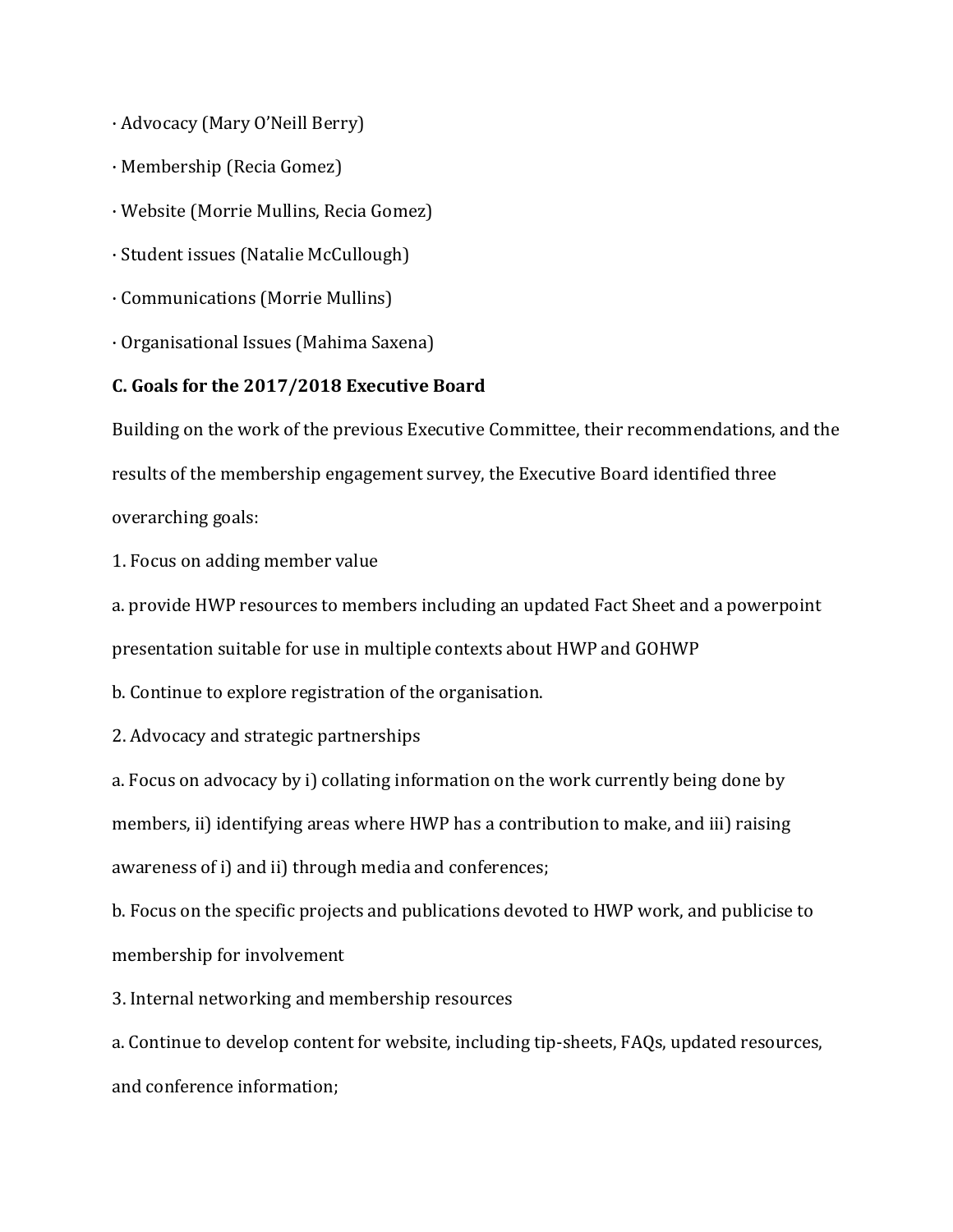### **Portfolio Reports**

#### **Organisational Issues**

### **Mahima Saxena**

Progress Update: Spans two domains: Visibility and Academic.

Initial foray into considerations of NGO registration for GOHWP. Currently also serving as a Liason Officer between the SIOP Visibility committee and Prosocial subcommittee and GOHWP to enhance GOHWP visibility and spotlight some of the work being done by committee members.

Projects on informal economy workers in South Asia, IOP article on these issues, submission of HWP projects to SIOP on agricultural and informal workers with GOWHP members (Stu and Walter).

Plan for 2018-2019: Continue working as liason to enhance GOHWP visibility. Potential TIP articles in the pipeline for 2019 to showcase some of our central work.

Recommendations for 2018-2019: Consider evolving or re-thinking our criteria for office positions. Work on perception of GOWHP among members and others at large. Greater visibility and wider audience reach amongst I-O and allied disciplines including management and organizational behavior.

### **Advocacy**

#### **Mary O'Neill Berry**

- Continued activities to publicize GOHWP:
	- o Distributed updated GOHWP Fact Sheet and GLOW Fact Sheet [\(http://gohwp.org/wp-content/uploads/2018/09/GOHWP-2018-Fact-](http://gohwp.org/wp-content/uploads/2018/09/GOHWP-2018-Fact-Sheet.pdf)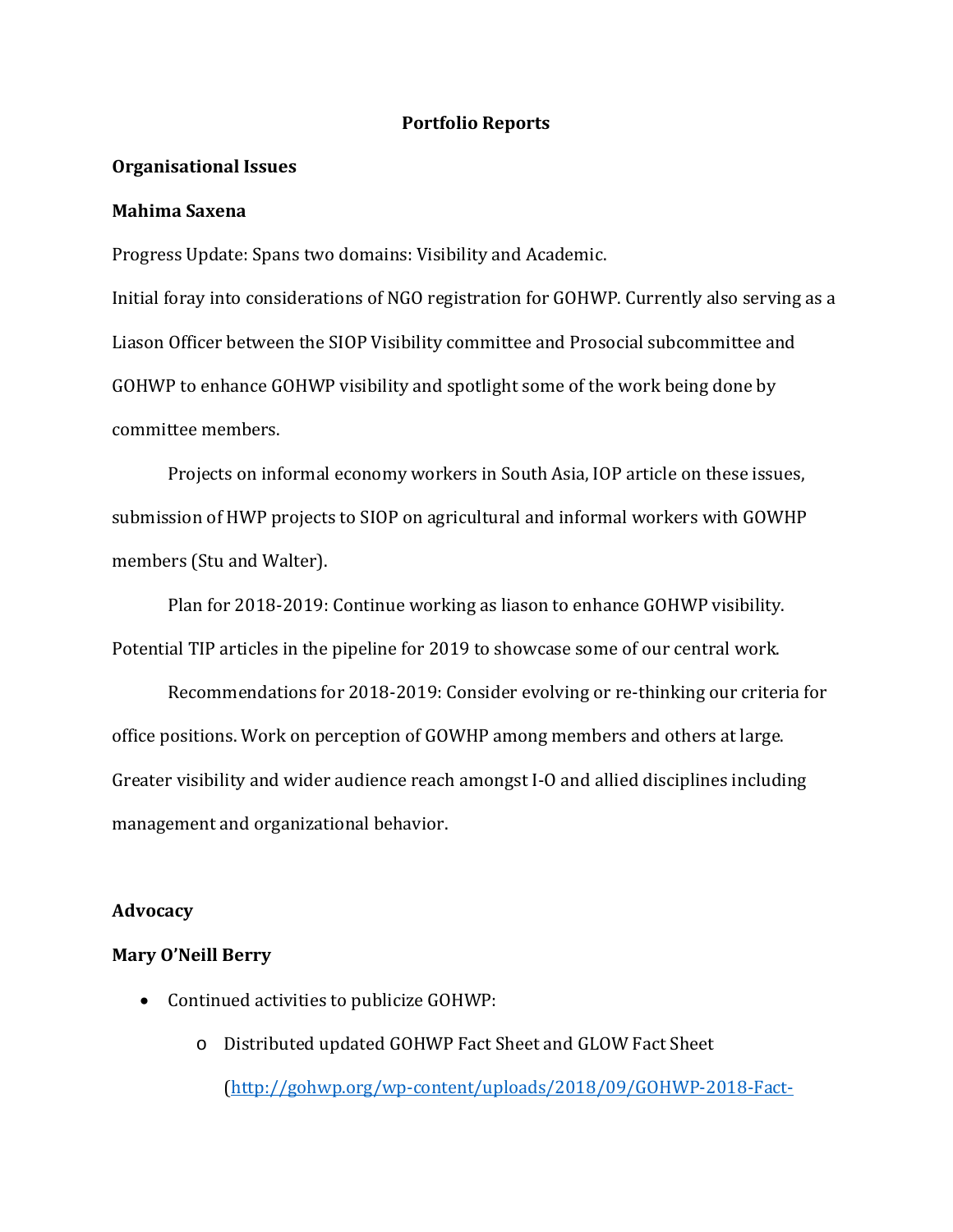[Sheet.pdf\)](http://gohwp.org/wp-content/uploads/2018/09/GOHWP-2018-Fact-Sheet.pdf) at professional conferences and meetings, including SIOP (Chicago), ICAP (Montreal), Fordham (New York), Corporate Social Responsibility Summit (Anaheim), United Nations Commission for Social Development Side Event (New York), Psychology Day at the United Nations (New York).

- o Referenced GOHWP in publications, including "A-'GLOW' (Global Living Organizational Wage): Where We Stand on the Issue of Living Wages," TIP, 2017.
- Continued to monitor and support the international expansion of GLOW.
- SDG Matrix development was discontinued; alternative tool under development by members of the Psychology Coalition of NGOs Accredited at the United Nations.
- GOHWP Registration: It was decided that this initiative is premature at present; to be revisited on a future occasion.

# **Membership**

### **Recia Gomez**

*Goals:*

- *Streamline new-member process (database, welcome and profile)*
- *Update and maintain membership database*
- *Activate member profile accounts online*
- *Coordinate and schedule monthly Executive Board meetings*
- *Develop PowerPoint to showcase the work, mission and goals of GOHWP*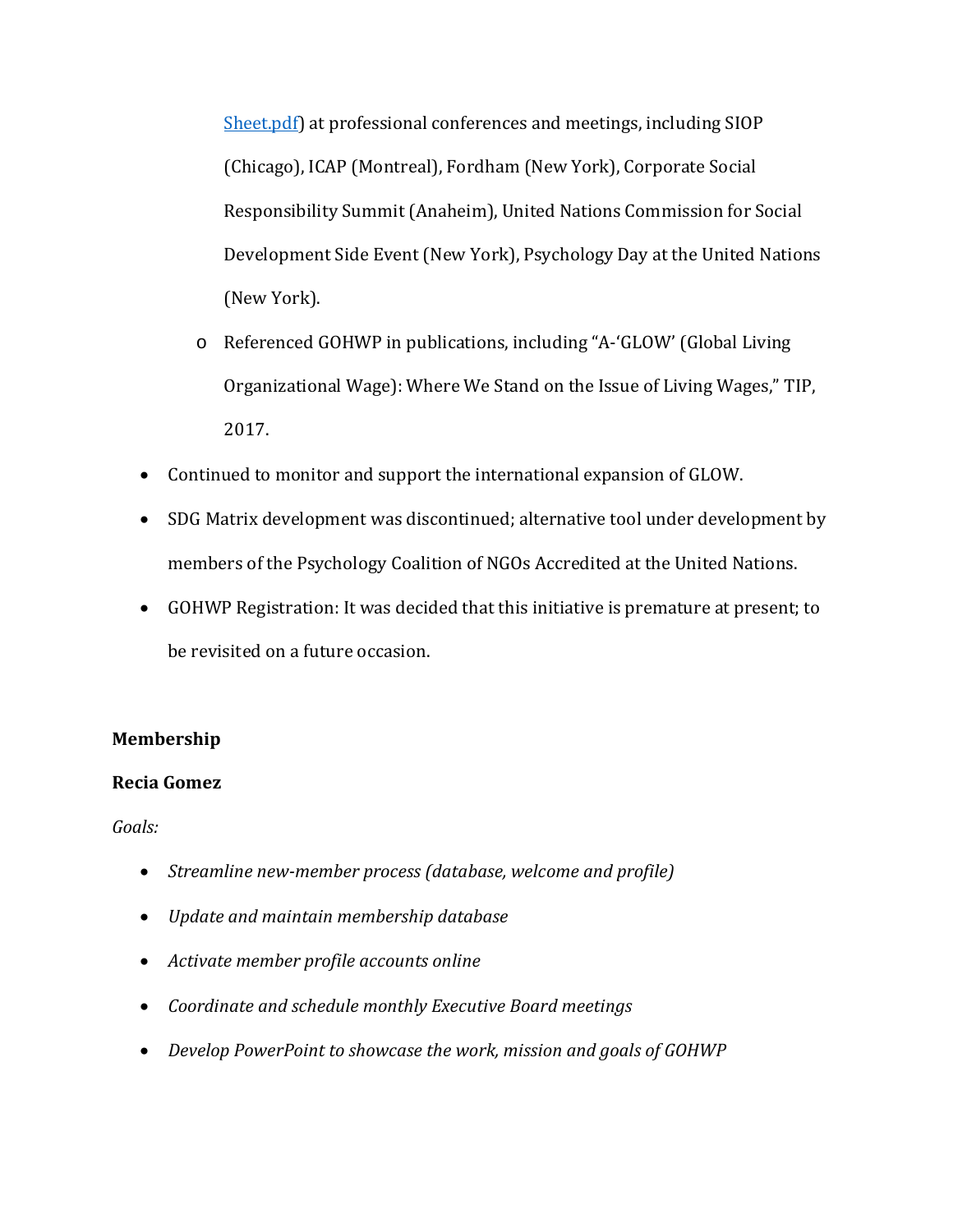In 2016-2017 there was a transition in using Google Documents for membership application. This form allowed for the efficient collection and download of new member data. In assuming my board duties, I was able to merge former membership data saved in excel, with membership data uploaded to the new Google Docx, as well as any overlooked membership application data submitted via email (the previous method of membership application) into a single member database. The application process is now streamlined to include the seamless download of new member data, comprehensive welcome email sent to new members and the creation of member profile accounts on the gohwp.org website.

In other miscellaneous duties, I served as coordinator for GOHWP's Executive Board monthly meetings. Doodle has been the preferred tool in coordinating schedules and Skype has been the preferred application for videoconferencing. I also updated the listserv database using the comprehensive membership database, summarized membership data to include membership representation by country for the GOHWP fact sheet, embedded social media links into our Welcome emails, responded to membership-related and general inquiries, and created a framework for GOHWP's PowerPoint presentation. I also attempted to have the definition of GOHWP'S logo enhanced through the creation of a Hi-Def image, however we have been unsuccessful in finding someone with the expertise to do so.

#### *Future Goals:*

- Create Hi-Def GOHWP logo
- Increase member engagement on GOHWP website through the activation of (and upload of information to) member profiles/accounts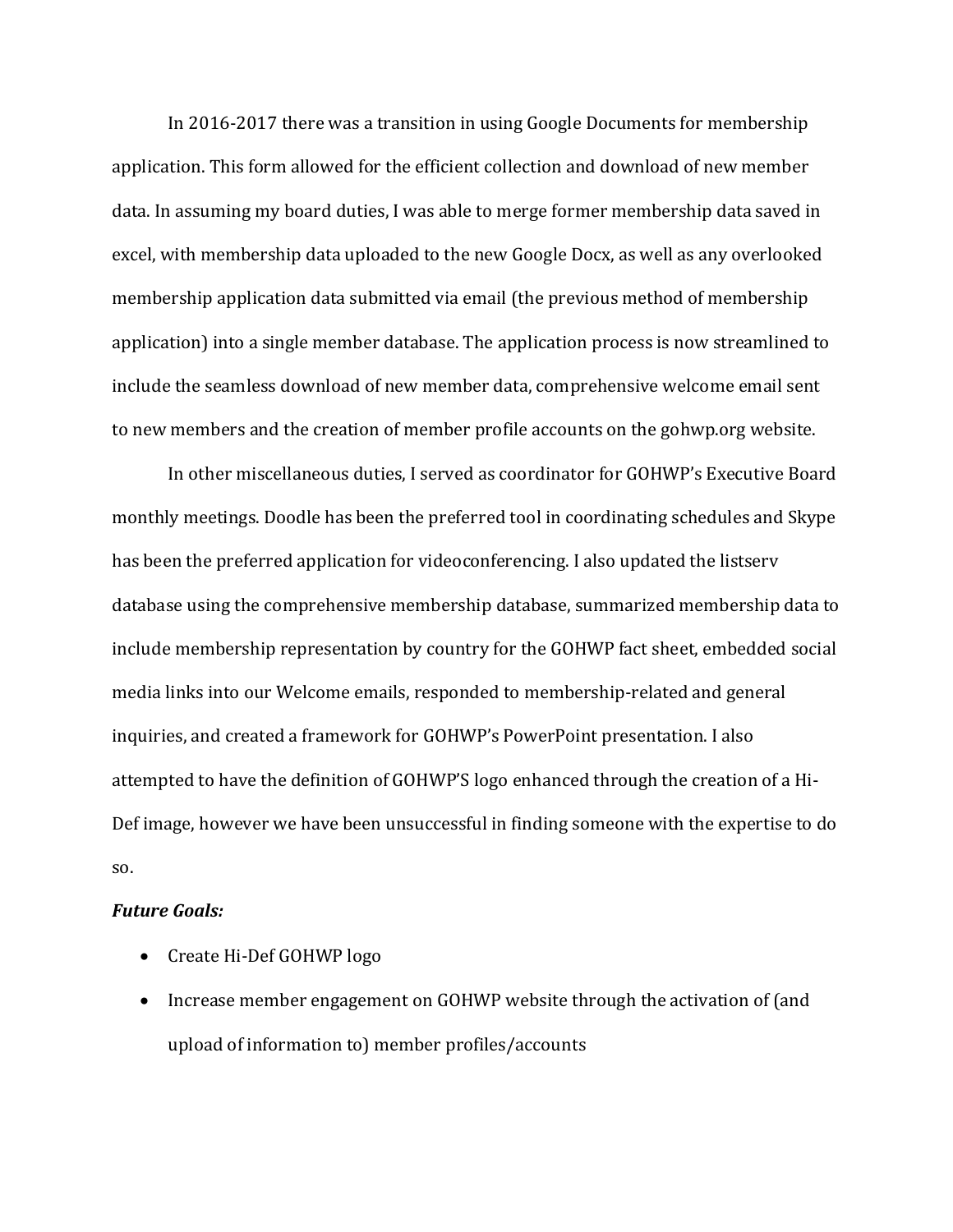- o Online member profiles would allow other members to search the membership database to find persons of interest (for academic, professional and networking opportunities)
- o GOHWP's membership database provides an invaluable network with a wealth of resources for members.
- Launch a 'member spotlight' to highlight the work of a single GOHWP member e.g. monthly, bi-monthly or quarterly – this may assist in member engagement.
- Launch a 'project spotlight' to highlight research or an applied project being conducted by GOHWP member(s) e.g. monthly, bi-monthly or quarterly – this may assist in member engagement

### **Website and Communications**

### **Morrie Mullins**

### **Communications**

### *Goals:*

- Increase Twitter followers by 20%
- Post to social media on a weekly basis
- Produce/aid in producing 2 TIP articles/year
- Helping publicize GOHWP chapter guide

# *Progress Update and Recommendations:*

Twitter followers of @GOHWP increased by  $\sim$  20% since this time last year; we are currently at 189 followers, up from about 150 a year ago. I continued to work with Erik Zito to manage social media postings; Erik's assistance was invaluable, and he remained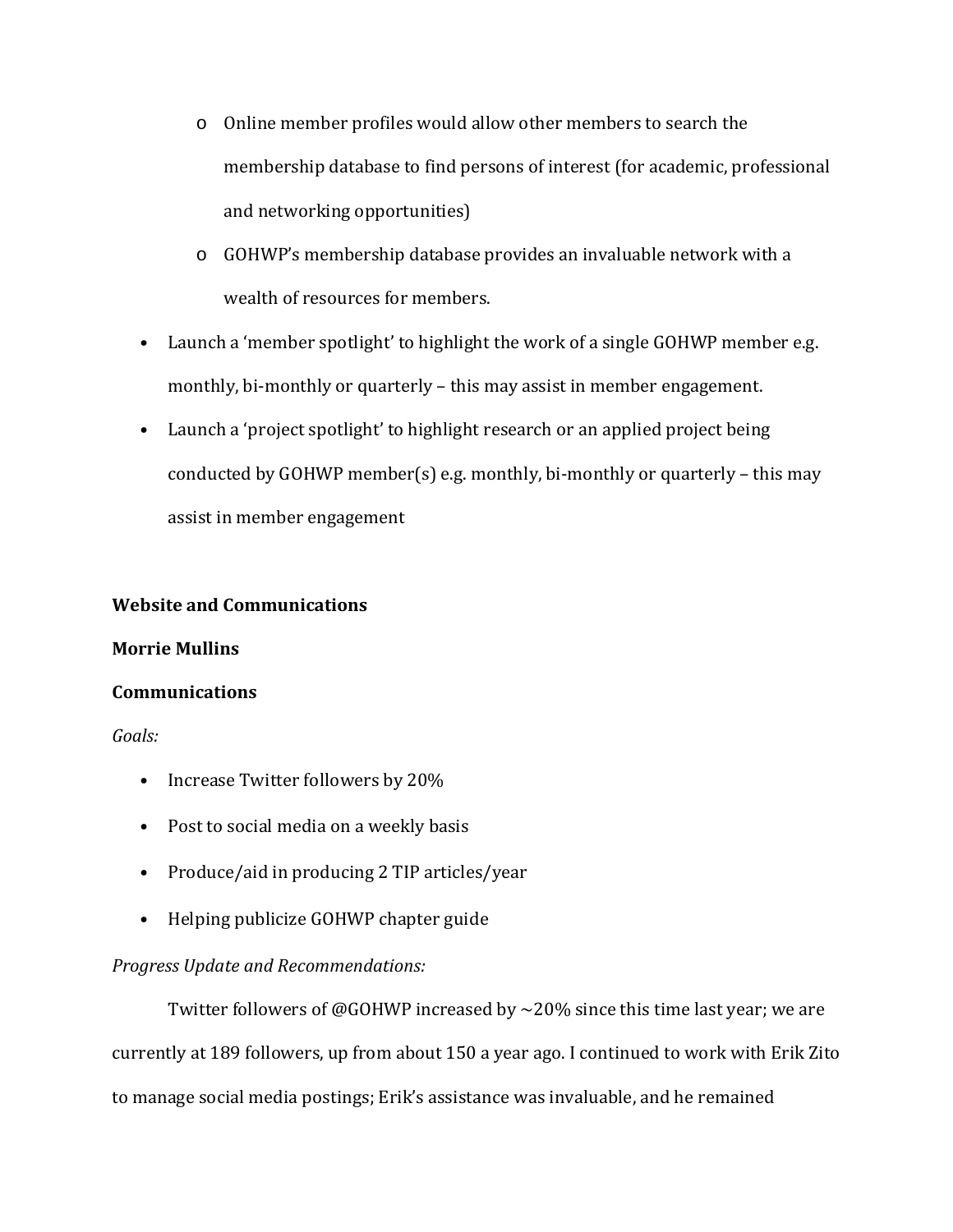involved even after graduating from Xavier's I-O program and getting a job. Even so, I did not succeed in my once a week goal. More interactivity via social media is important.

The "Spotlight on Humanitarian Work Psychology" column appeared in TIP in the October 2017 and April 2018 issues. This is an important visibility platform for GOHWP, and I would strongly encourage the incoming board to immediately reach out to the current TIP editor, Tara Behrends, about deadlines for the upcoming issues. I believe that the deadline for editorial columns (which is what "Spotlight" was classified as) is November 24 for the January issue, and letting her know that you intend to submit for that issue (if you do) is something she would likely appreciate. Introducing the new Chair and board members, and providing a statement of the new board's vision for the organisation, would be something that could potentially get pulled together on relatively short notice. TIP columns tend to be relatively brief (1000-2000 words).

With everything else that was going on, the Local Chapter Guide did not get as much attention as it deserved. Publicizing that, and encouraging the development of local chapters, would be very worthwhile.

#### *Communications recommendations*:

- Prioritize visibility in TIP. Even at twice a year, this has been fantastic for GOHWP.
- Continue to build social media following through interactivity. Both new content and shared content are appreciated by individuals who are connected with us on social media. GOHWP follows a number of high-profile humanitarian/human rights organisations, whose content will often be of interest to our followers, but bringing something new to the conversation is also important.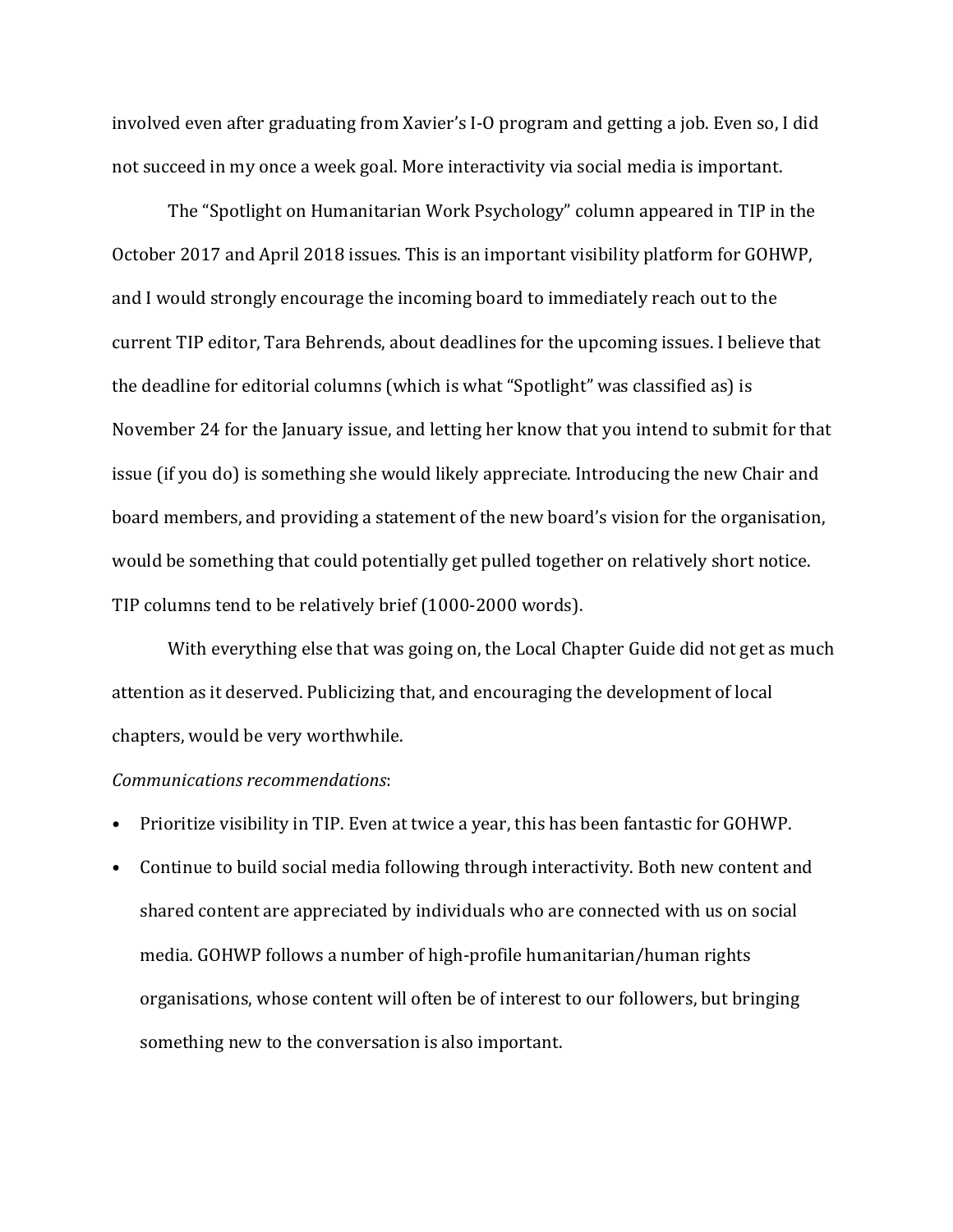- Consider re-instituting the newsletter that was discontinued last year. I would not recommend any kind of bulky pdf, however; something streamlined, that can be sent out via a MailChimp mailing, would be ideal. I believe that Recia has a full member database that includes email addresses; setting up a MailChimp list (and I believe she already built an account) is not difficult, once such a list is available, and MailChimp allows for the delivery of succinct updates and links to longer pieces in nicely-formatted emails (with easy opt-out functionality).
- Utilize the GOHWP listserv, but sparingly. Members want to hear from us, but monthly ought to be fine.
- Determine if/how to use social media for fund-raising, to support the organisation's goals.

#### **Website**

The website has been a challenging element of my responsibilities this year. Because gohwp.org was hacked in mid-2017, some strange things occurred, such as the existence of a separate gohwp.com website that was not being updated (gohwp.com is supposed to auto-redirect to gohwp.org, but during the process of recovering the site from the hack, a separate .com site was created by the hosting company and then never deleted after .org was fully recovered). This led to some issues with attempts to spam the blog posts on gohwp.com, which remained possible because enhanced website protections had only been purchased for gohwp.org. During the SIOP conference, Drew Mallory aided in getting the separate gohwp.com site deleted.

For the most part, maintaining the website is not difficult, and I have prepared a document to pass along to the incoming board detailing most of what I had to do.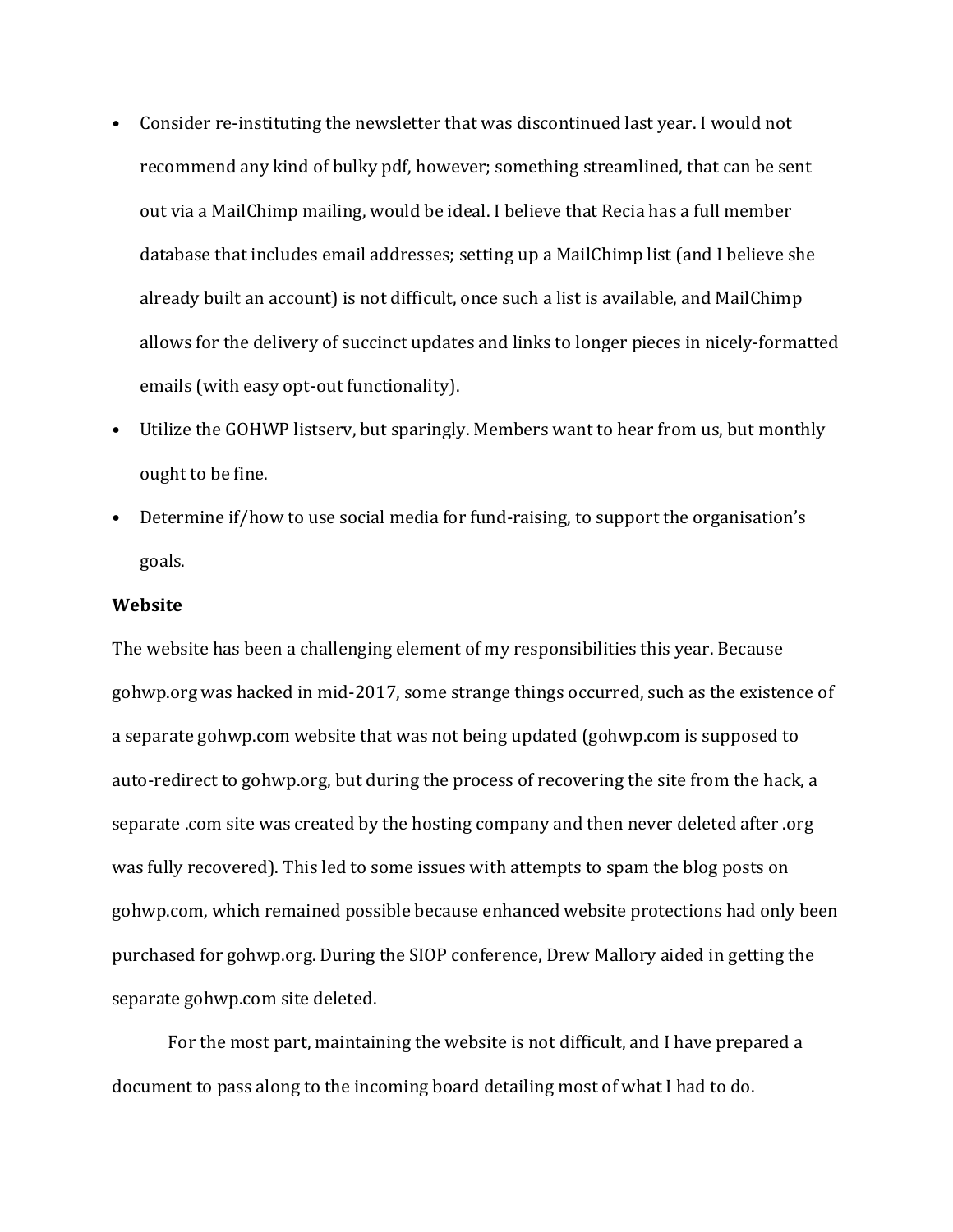Wordpress recently introduced their "Gutenberg" interface for page management, which changes how page updates get done. I've not done much with the new interface, but suspect that the new "owner" of the website portfolio will find it to be fairly user-friendly. For the most part, I have attempted to keep the website accessible and up-to-date. I've not posted as many blog entries as I had hoped to, but think that soliciting guest bloggers for gohwp.org would be a nice way to go in the future (I recently asked Matt Grabowski to do a guest blog on organizational democracy, for example). This will both provide new content for the website and give GOHWP something to publicize on its social media.

I would strongly recommend obtaining a new Wordfence premium license; after the 2017 hack, the executive board discussed whether we needed a professional webmaster to oversee the site. Costing on that was prohibitive, given the income GOHWP has had over the past two years; after some research, it was determined that the premium version of the Wordfence plug-in, at \$99/year, offered almost everything a paid webmaster would do (including recovery from any future hacks), at a much cheaper price. **The current license for Wordfence expires on 10 November 2018.** 

It is also important to note that the **web hosting fees of US\$107.88 are due by 23 February 2019**. This does not include domain registration (\$15.99 through Webhostinghub). GOHWP has some registrations on webhostinghub and some on godaddy; these should be consolidated, so nothing lapses. (All relevant login and other information about site maintenance are contained in documents I either inherited, or created, and will pass on to the incoming board.) I believe the recommendation from the prior webmaster was to consolidate registration on godaddy, but I'm not sure whether that would involve moving the hosting as well, and if there is any cost savings for doing that. This year, at least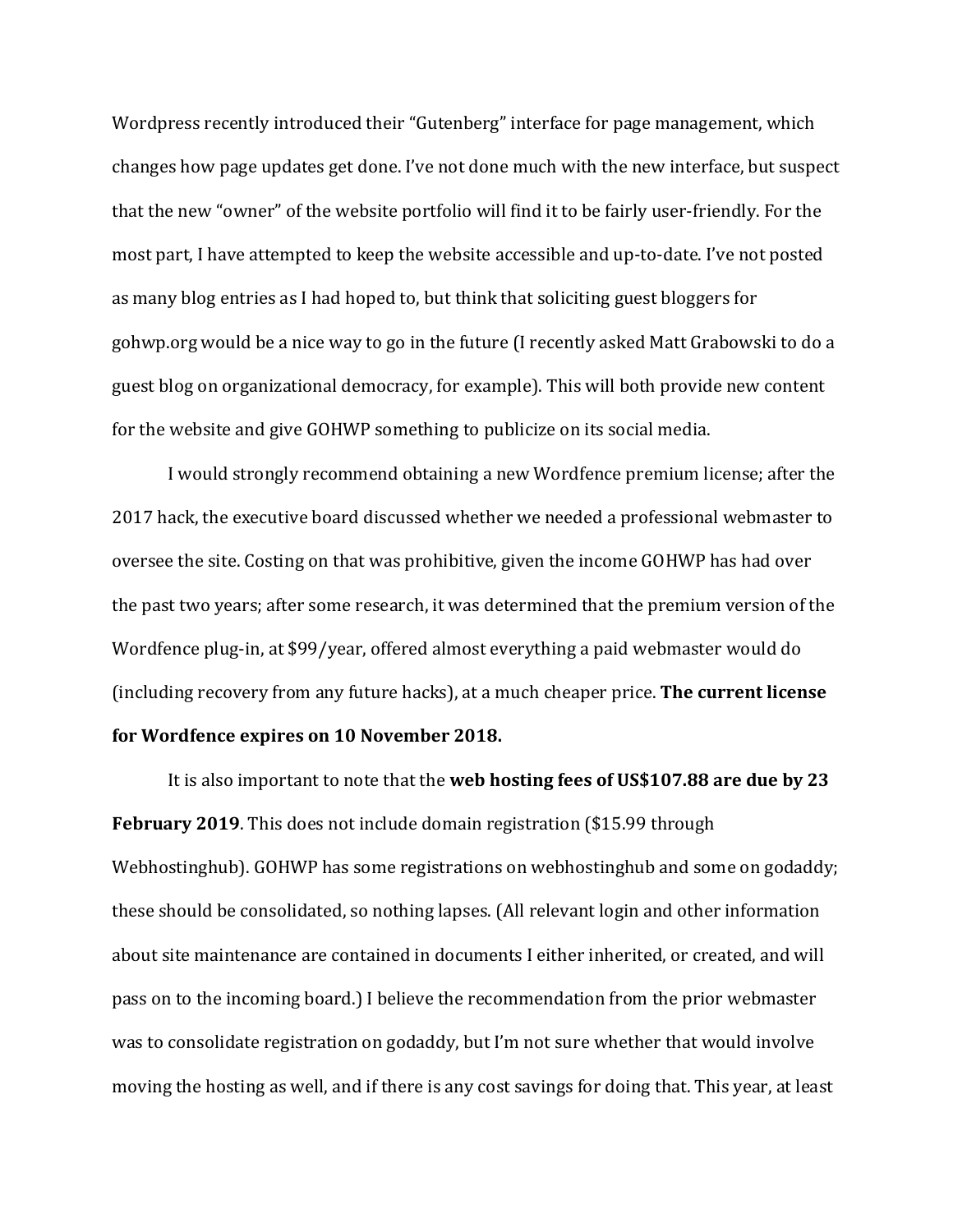some portion of the domain registration ended up billed to a former board member whose credit card was still on file, which I hope can be avoided in future years.

In preparation for the transition, I also asked Drew Mallory to help clean up the front page and remove irrelevant links (such as a link to the GOHWP forums, which have not been used in years and, in my judgment, should not be used in the future due to spam potential).

#### *Website-related recommendations:*

- Consider a re-design. Drew had some interesting ideas about other themes that might work well, but I wasn't able to coordinate with him over the summer to get a sense of what he was thinking. That was my fault, not his. The current design is fine, but isn't as attention-grabbing as it perhaps could be.
- In re-designing, don't over-think interactivity. Social media makes for a great platform for interaction, where the website is good for content you would like to remain available. Sites that are highly interactive require much, much more oversight. Spam of forums and comment fields is rampant, and can eat up a lot of time. Even without active forums and blog posts that are locked to commenting, we get some number of spam accounts attempting to register every week. There are around 5000 users registered on the gohwp.org site – but we only have a few hundred members. Almost all of those other users are spam accounts.
- That being said, regular updates are important. Give the members content on the site, and then share it via Twitter, LinkedIn, Facebook, and Instagram.
- Recruit guest bloggers.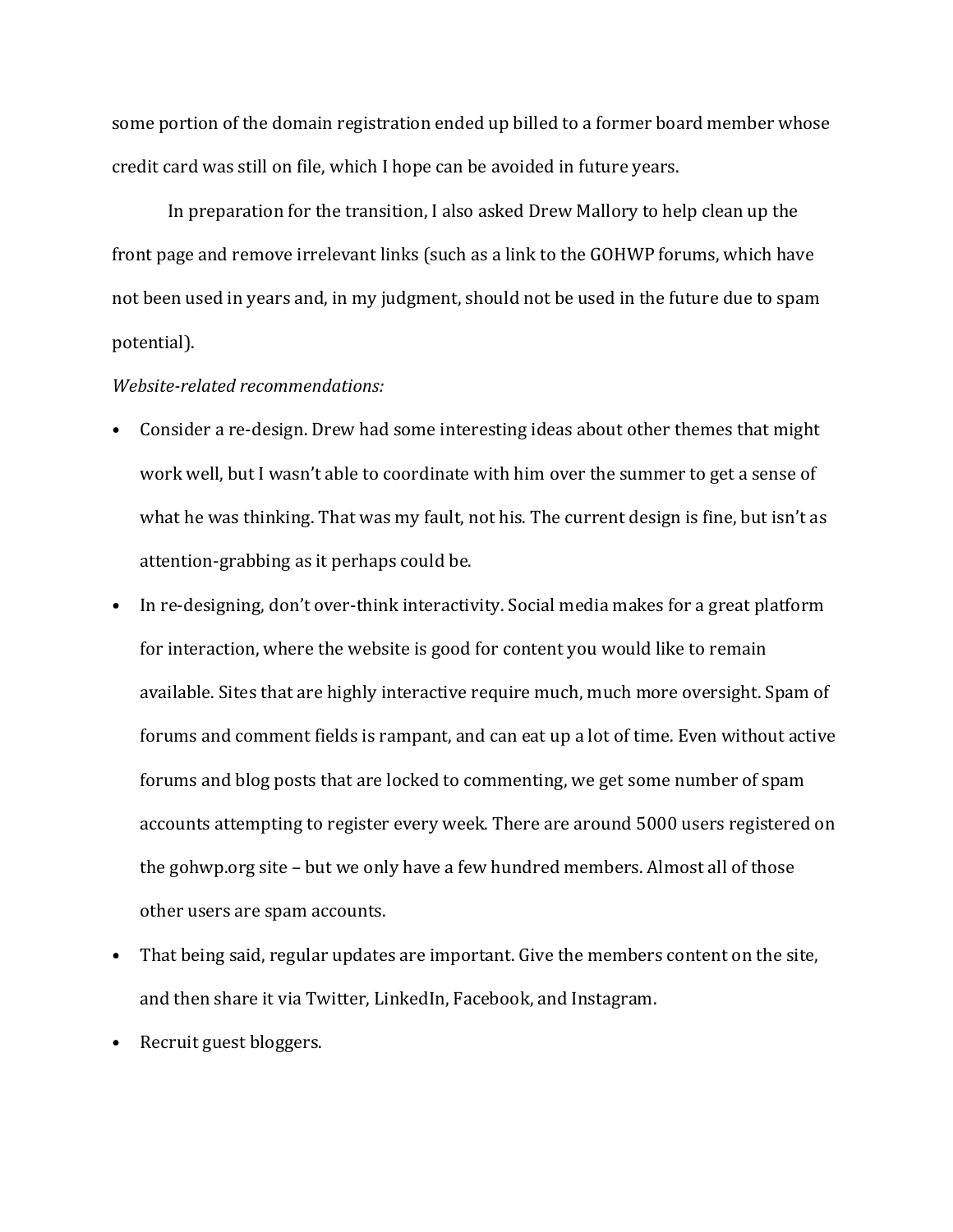• Fund-raising is vital. Costs associated with the website are not exhorbitant, but have outstripped donations for the past couple of years.